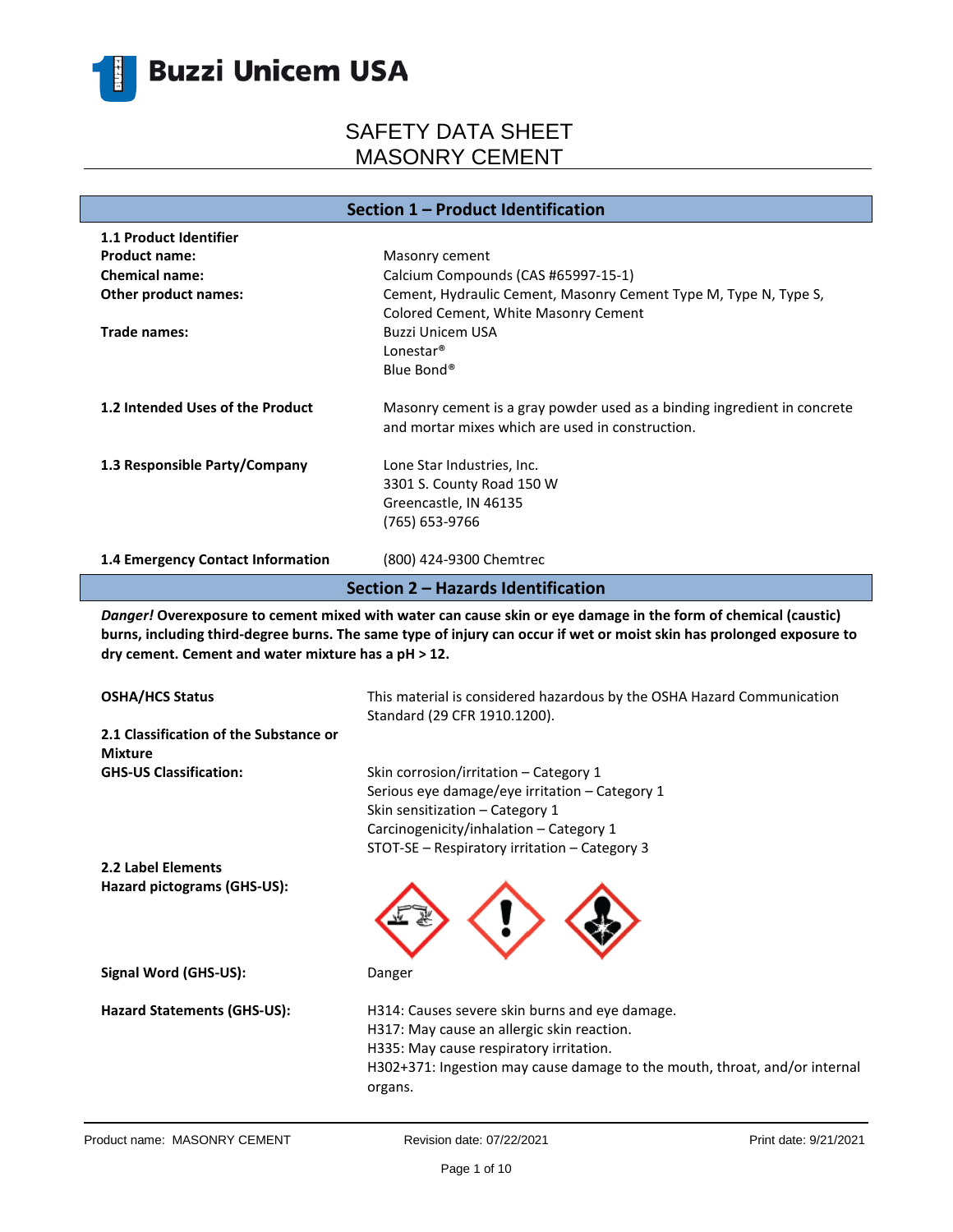

| <b>Precautionary Statements (GHS-US):</b> | H350: May cause cancer.<br>P102: Keep out of reach of children.<br>P202: Do not handle until all safety precautions have been read and<br>understood.<br>P260: Do not breathe dusts.<br>P262: Do not get in eyes, on skin, or on clothing.<br>P264: Wash hands thoroughly after using this product.<br>P270: Do not eat, drink, or smoke while using this product.<br>P304+310+312+340: If inhaled: remove person to fresh air and keep<br>comfortable for breathing. Immediately call a poison control center or a<br>physician.<br>P305+351+388: If in eyes: Rinse cautiously with water for 20 minutes. Remove<br>contact lenses if present and easy to do. Continue rinsing. Get medical<br>attention.<br>P302+361+353: If on skin: Take off immediately all contaminated clothing and<br>rinse skin with water. Wash contaminated clothing before reuse.<br>P332+313: If skin irritation occurs, get medical attention.<br>P301+330+331+312: If swallowed: Rinse mouth. Do not induce vomiting.<br>Contact a poison center or physician. |
|-------------------------------------------|-----------------------------------------------------------------------------------------------------------------------------------------------------------------------------------------------------------------------------------------------------------------------------------------------------------------------------------------------------------------------------------------------------------------------------------------------------------------------------------------------------------------------------------------------------------------------------------------------------------------------------------------------------------------------------------------------------------------------------------------------------------------------------------------------------------------------------------------------------------------------------------------------------------------------------------------------------------------------------------------------------------------------------------------------|
| 2.3 Other hazards                         | P403+233: Store in a well-ventilated area with container tightly closed.<br>P401: If stored in bulk, keep area secure.<br>P401: Material stockpiled in bulk or in silage may present an engulfment<br>hazard. Personnel should not enter bulk storage areas unless they have been<br>trained in the hazards of entering and working in such areas.<br>Exposure to Portland cement mixed with water can cause skin or eye damage<br>in the form of chemical (caustic) burns, including third-degree burns. The same                                                                                                                                                                                                                                                                                                                                                                                                                                                                                                                            |
| 2.4 Unknown Acute Toxicity                | type of injury can occur if wet or moist skin has prolonged exposure to dry<br>Portland cement. Portland cement and water mixture has a pH > 12.<br>No data available.<br>Costian 2. Composition/Information on Ingradiants                                                                                                                                                                                                                                                                                                                                                                                                                                                                                                                                                                                                                                                                                                                                                                                                                   |

### **Section 3 – Composition/Information on Ingredients**

### **3.1 Substance**

Not applicable.

#### **3.2 Mixture**

Masonry cement is a mixture of blended materials consisting of Portland cement, limestone, and other additives.

| Ingredient/component               | CAS No.    | Concentration percent wt. |
|------------------------------------|------------|---------------------------|
| Portland cement (containing)       | 65997-15-1 | 52-78                     |
| -Tri Calcium Silicate, 3CaO.SiO2   | 12168-85-3 | 40-70                     |
| -Di Calcium Silicate, 2CaO.SiO2    | 10034-77-2 | 1-40                      |
| -Tri Calcium Aluminate, 3CaO.Al2O3 | 12042-78-3 | $4.5 - 12$                |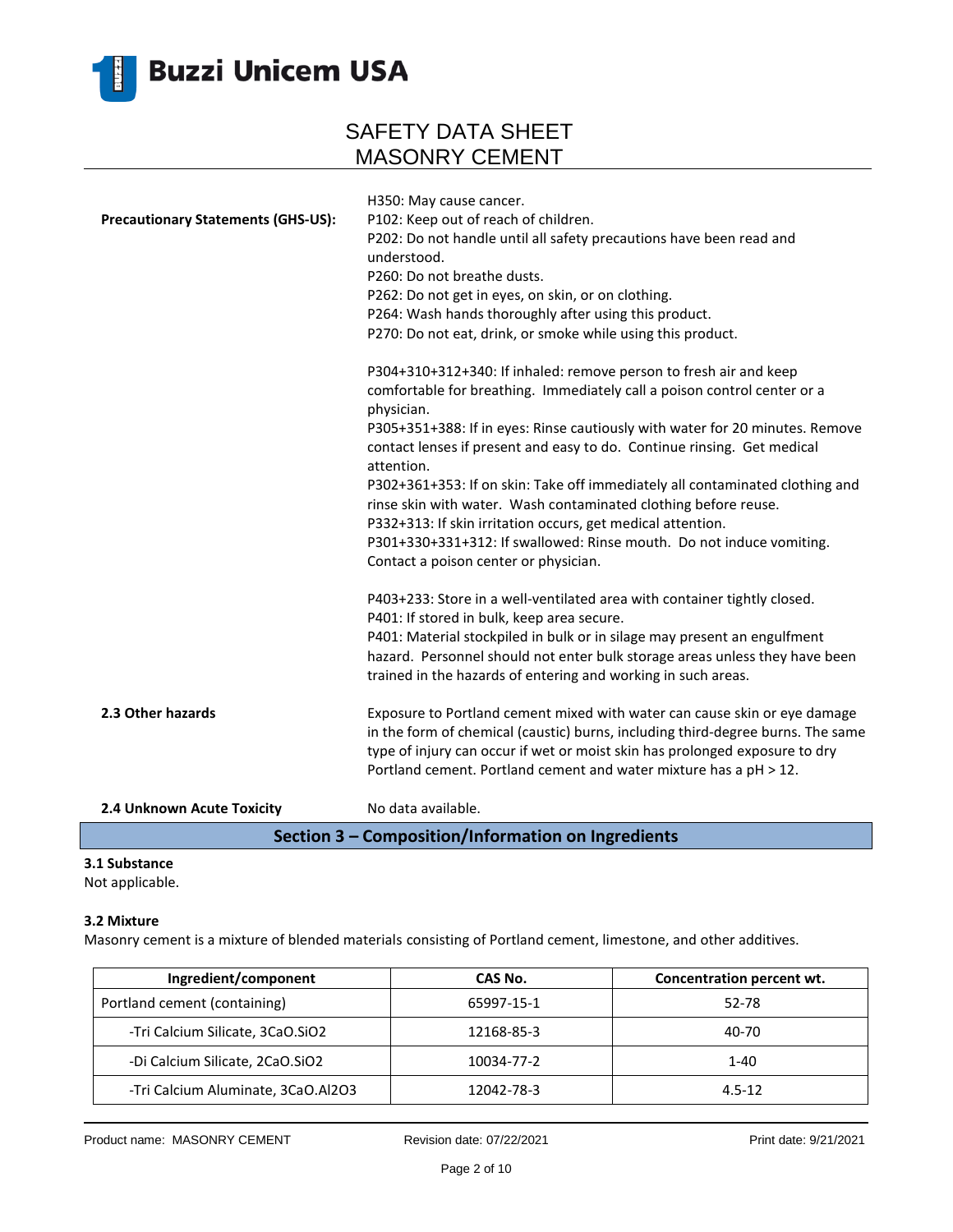

| -Calcium Aluminoferrite, a solid<br>solution | 12068-35-8 | $5 - 13$        |
|----------------------------------------------|------------|-----------------|
| Calcium sulfate (gypsum) CaSO4               | 13397-24-5 | $2 - 8$         |
| Calcium Carbonate (limestone) CaCO3          | 1317-65-3  | 20-40           |
| Crystalline silica (quartz)                  | 14808-60-7 | Approx. 1.0-1.4 |

#### **Composition comments**

Masonry cement may also contain small amounts of calcium oxide (a.k.a. quicklime) (CaO), magnesium oxide (MgO), sodium sulfate (Na2SO4), and potassium sulfate (K2SO4). Since masonry cement is manufactured from materials mined from the earth (limestone, shale, sand, gypsum), and process heat is provided by burning fuels derived from the earth, trace but detectable amounts of naturally occurring metals, and possibly harmful elements may be found during chemical analysis. Mercury and lead were not found to be present at or above detection levels. Masonry cement may contain more than 0.1% of free crystalline silica, a substance listed as a carcinogen by NTP, OSHA, ACGIH and/or IARC.

Masonry cement is not listed as a carcinogen by NTP, OSHA, ACGIH or IARC. However it may contain trace amounts (<0.1%) of substances listed as a carcinogen by NTP, OSHA, ACGIH and/or IARC: chromium VI compounds (hexavalent chromium), nickel or lead.

| <b>SECTION 4 - First Aid Measures</b>                      |                                                                                                                                                                                                                                                                                                                              |  |
|------------------------------------------------------------|------------------------------------------------------------------------------------------------------------------------------------------------------------------------------------------------------------------------------------------------------------------------------------------------------------------------------|--|
| 4.1 Description of First Aid Measures                      |                                                                                                                                                                                                                                                                                                                              |  |
| Eye contact:                                               | Immediately flush eyes with plenty of water, occasionally lifting the upper<br>and lower eyelids. Check for and remove any contact lenses. Continue to<br>rinse for at least 20 minutes. Get medical attention immediately. Call a<br>poison center or physician. Chemical burns must be treated promptly by a<br>physician. |  |
| <b>Skin contact:</b>                                       | Take off immediately all contaminated clothing and rinse skin with plenty<br>of water. Wash contaminated clothing before reuse. If skin irritation<br>occurs, get medical attention.                                                                                                                                         |  |
| Inhalation:                                                | If breathing is difficult, remove person to fresh air and keep comfortable<br>for breathing. Immediately call a poison control center or a physician.                                                                                                                                                                        |  |
| Ingestion:                                                 | Do not induce vomiting. If subject is conscious, rinse the mouth with water<br>to remove any material and drink plenty of water to dilute any swallowed<br>material. Do not give drink or attempt to force water to an unconscious<br>person. Contact a poison center or physician.                                          |  |
| 4.2 Most Important Symptoms and Effects, Acute and Delayed |                                                                                                                                                                                                                                                                                                                              |  |
| Eye contact:                                               | Causes serious eye irritation and may scratch eye surface due to particle<br>abrasion. May cause chemical burns resulting in corneal damage.                                                                                                                                                                                 |  |
| <b>Skin contact:</b>                                       | Causes severe skin burns. Symptoms may include redness, pain, blisters.<br>Do not allow product to harden around any body part or allow continuous,<br>prolonged contact with skin. May cause sensitization by skin contact.                                                                                                 |  |
| Inhalation:                                                | May irritate nose and throat if dust is inhaled. Prolonged or repeated<br>inhalation of respirable dust may lead to respiratory tract or lung damage.                                                                                                                                                                        |  |
| Ingestion:                                                 | May cause irritation and burns of mouth, throat, stomach and digestive<br>tract if swallowed. May cause nausea or vomiting.                                                                                                                                                                                                  |  |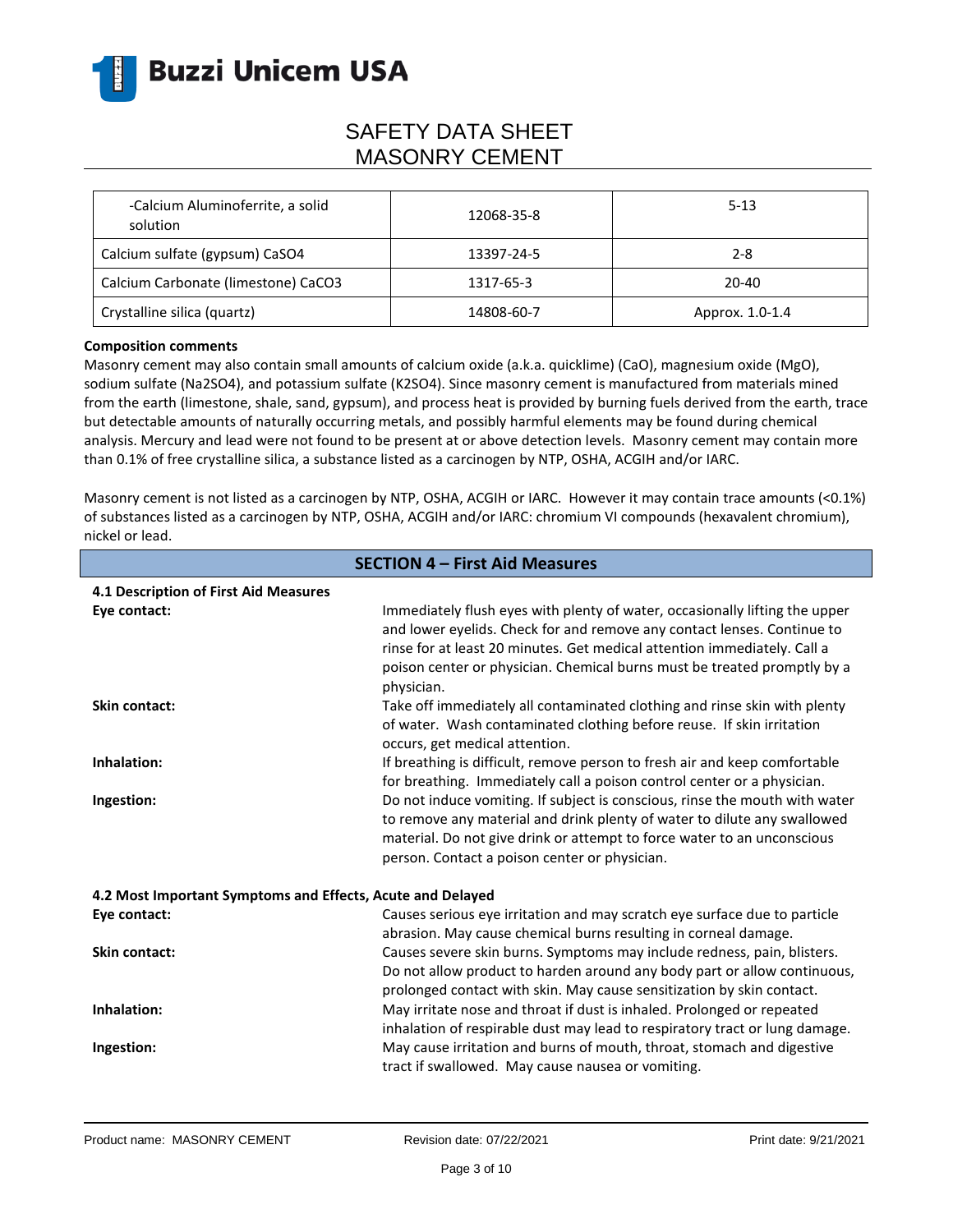

#### **4.3 Recommendations for Immediate Medical Care or Special Treatment**

Seek immediate medical attention for inhalation of large quantities of dust or exposure of wet material over large areas of skin. Seek immediate medical attention if material comes into contact with eyes and cannot be immediately removed.

### **SECTION 5 – Fire-Fighting Measures**

| 5.1 Extinguishing Media         |                                                         |
|---------------------------------|---------------------------------------------------------|
| Suitable extinguishing media:   | Use media appropriate for surrounding fire.             |
| Unsuitable extinguishing media: | Do not use water jet or water-based fire extinguishers. |

### **5.2 Special Hazards Arising from the Substance or Mixture**

**Fire hazard: Product does not burn however its packaging may.** Product does not burn however its packaging may.

### **5.3 Advice for Fire Fighters**

Move containers from fire area if this can be done without risk. Use water spray to keep fire-exposed containers cool. Keep upwind of fire. Wear full firefighting turn-out gear (full Bunker gear) and respiratory protection (SCBA). **Hazardous decomposition products:** Decomposition products may include the following materials: carbon dioxide, carbon monoxide, sulfur oxides and metal oxide/oxides.

### **SECTION 6 – Accidental Release Measures**

### **6.1 Personal Precautions, Protective Equipment, and Emergency Procedures**

| <b>General measures:</b>                                 | Avoid creating dust. Use personal protection recommended in Section 8.<br>Isolate the hazard area and deny entry to unnecessary and unprotected<br>personnel. Avoid contact with skin and eyes.                                                                                                        |
|----------------------------------------------------------|--------------------------------------------------------------------------------------------------------------------------------------------------------------------------------------------------------------------------------------------------------------------------------------------------------|
| <b>6.2 Environmental Precautions</b>                     | Avoid dispersal of spilled material and runoff and contact with soil,<br>waterways, drains and sewers. Inform the relevant authorities if the<br>product has entered the environment, including waterways, soil or air.<br>Materials can enter waterways through drainage systems.                     |
| 6.3 Methods and Material for Containment and Cleaning Up |                                                                                                                                                                                                                                                                                                        |
| For containment:                                         | Barricade material to prevent additional spillage.                                                                                                                                                                                                                                                     |
| <b>Cleanup methods:</b>                                  | Scoop or vacuum up spilled material while avoiding dust creation. Do not<br>dry sweep. Vacuum dust with equipment fitted with a HEPA filter and place<br>in a closed, labeled waste container. Scoop up wet material and place in<br>approved container. Allow wet material to harden before disposal. |
| 6.4 Reference to Other                                   | See Section 8 for exposure controls and personal protection and Section 13                                                                                                                                                                                                                             |
| <b>Sections</b>                                          | for disposal considerations.                                                                                                                                                                                                                                                                           |
|                                                          | SECTION 7 - Handling and Storage                                                                                                                                                                                                                                                                       |
| 7.1 Precautions for Safe Handling<br><b>Precautions:</b> | Use appropriate personal protective equipment (see Section 8). Persons                                                                                                                                                                                                                                 |

with a history of skin sensitization problems should not be employed in any process in which this product is used. Do not get in eyes or on skin or clothing. Avoid the use of contact lenses when working with or handling this product. Do not breathe dust. Do not ingest. Do not eat, drink, smoke, or chew gum or tobacco while using this product. Use only with adequate ventilation. Ensure the use of good housekeeping procedures to prevent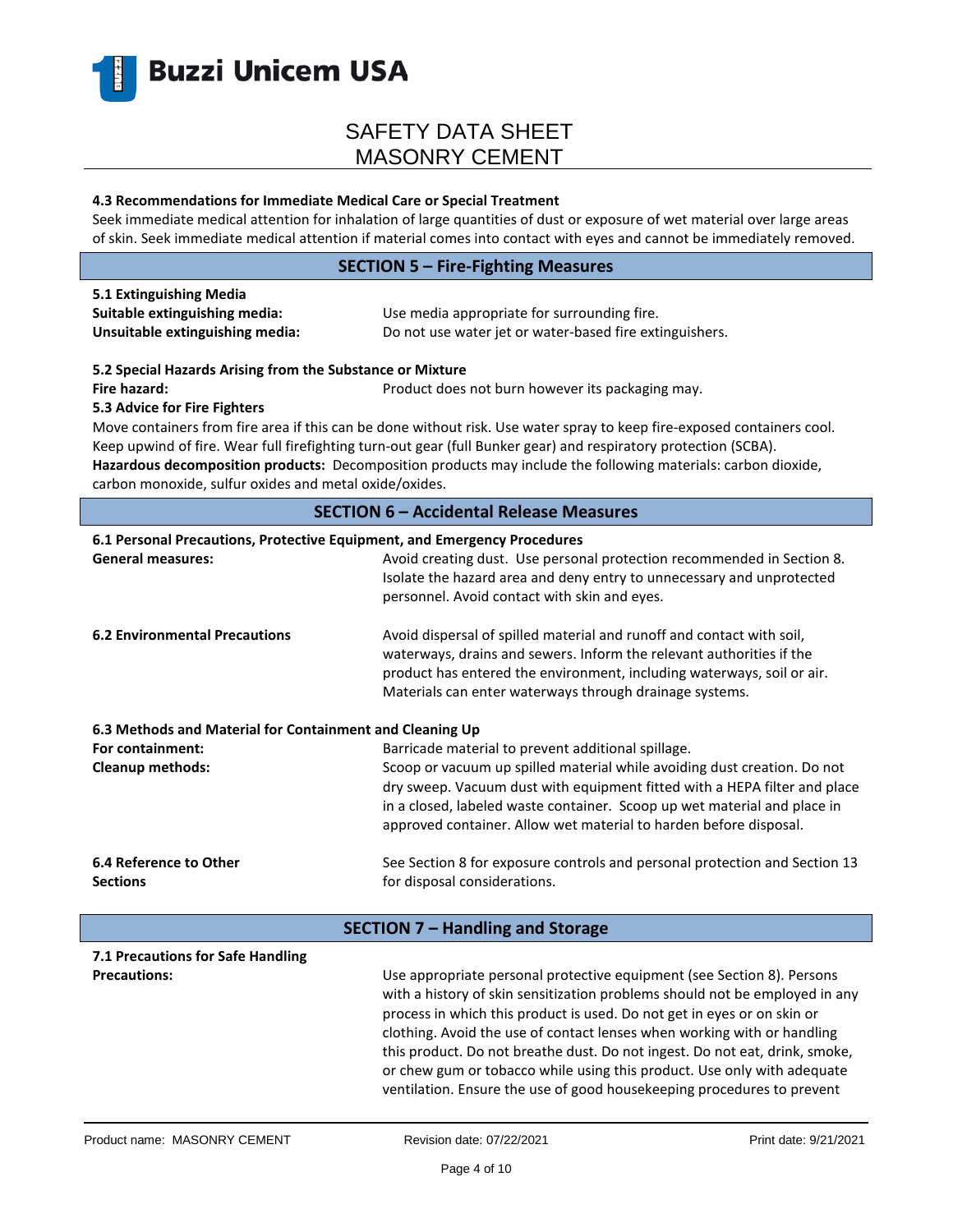

| <b>Hygiene measures:</b>        | the accumulation of dust. Wear appropriate respiratory protection when<br>ventilation is inadequate.<br>Do not eat, drink, smoke, or chew gum or tobacco in areas where this<br>material is handled, stored and processed. Workers should wash hands and<br>face before eating, drinking and smoking. Remove contaminated clothing<br>and protective equipment before entering eating areas. See also Section 8<br>for additional information on hygiene measures.                           |
|---------------------------------|----------------------------------------------------------------------------------------------------------------------------------------------------------------------------------------------------------------------------------------------------------------------------------------------------------------------------------------------------------------------------------------------------------------------------------------------------------------------------------------------|
| 7.2 Conditions for Safe Storage |                                                                                                                                                                                                                                                                                                                                                                                                                                                                                              |
| <b>Storage conditions:</b>      | Keep out of the reach of children. Avoid any dust buildup by frequent<br>cleaning and suitable construction of the storage area. Do not store in an<br>area equipped with emergency water sprinklers. Clean up spilled material<br>promptly. Keep in the original container or an approved alternative made<br>from a compatible material and keep the container tightly closed when not<br>in use. Empty containers retain product residue and can be hazardous. Do<br>not reuse container. |
| <b>Conditions to avoid:</b>     | Water/moisture exposure will cause material to generate heat. Keep away<br>from fluoride compounds, strong acids and oxidizers. Masonry cement<br>dissolves in hydrofluoric acid, producing corrosive silicon tetrafluoride gas.                                                                                                                                                                                                                                                             |
| 7.3 Specific End Uses           | Masonry cement is a gray powder used as a binding ingredient in concrete<br>and mortar mixes which are used in construction.                                                                                                                                                                                                                                                                                                                                                                 |

## **SECTION 8 – Exposure Controls/Personal Protection**

#### **8.1 Control Parameters**

| <b>Exposure limits for individual components:</b> |  |  |  |
|---------------------------------------------------|--|--|--|
|---------------------------------------------------|--|--|--|

| Component                                                             | OSHA PEL $(mg/m3)$ | ACGIH TLV $(mg/m3)$ | NIOSH REL( $mg/m3$ ) |  |
|-----------------------------------------------------------------------|--------------------|---------------------|----------------------|--|
| Portland cement                                                       | 15 $(T);$ 5 $(I)$  | 1(1)                | 10(T); 5(I)          |  |
| Calcium carbonate (limestone)                                         | 15 $(T);$ 5 $(I)$  | 10(1)               | 10(T); 5(I)          |  |
| Calcium sulfate (gypsum)                                              | 15 $(T);$ 5 $(I)$  | 10 (I)              | 10(T); 5(I)          |  |
| Crystalline silica (as quartz)                                        | $0.05$ (I)         | $0.025$ (I)         | $0.05$ (I)           |  |
| Calcium oxide (quicklime)                                             |                    |                     |                      |  |
| Magnesium oxide (as magnesia)                                         | 15                 | 10(1)               | Not established      |  |
| Sodium sulfate                                                        | 15(T); 5(I)        | 10(1)               | 10(T); 5(I)          |  |
| Potassium sulfate                                                     | 15(T); 5(I)        | 10 (I)              | 10(T); 5(I)          |  |
| Nuisance dust (PNOC)                                                  | 15(T); 5(R)        | 10(T); 3(R)         | Not established      |  |
| $T =$ total dust, $R =$ respirable fraction, $I =$ inhalable aerosol. |                    |                     |                      |  |

## **8.2 Exposure Controls**

| <b>Engineering controls:</b>   | Use product outdoors and in well-ventilated areas; otherwise employ<br>natural or mechanical ventilation or other engineering controls to                               |
|--------------------------------|-------------------------------------------------------------------------------------------------------------------------------------------------------------------------|
|                                | maintain exposure within applicable exposure limits.                                                                                                                    |
| Personal protective equipment: | Protective clothing, gloves, eye protection, insufficient ventilation wear<br>respiratory protection.                                                                   |
| Skin and body:                 | Wear long sleeved shirts and trousers while using this product. Wear<br>water-proof boots. If working in dusty conditions, impervious over<br>garments are recommended. |
|                                |                                                                                                                                                                         |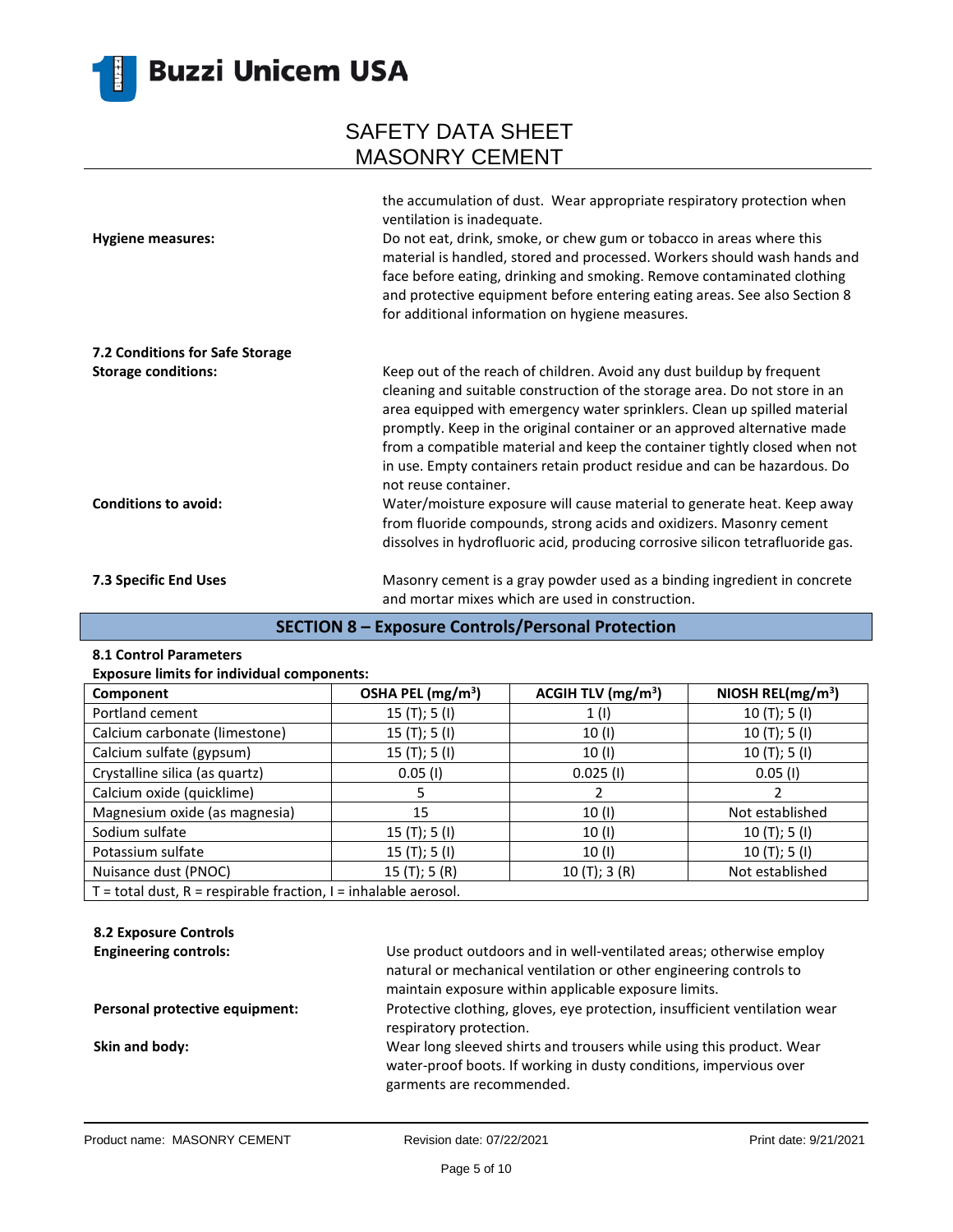

# **Buzzi Unicem USA**

## SAFETY DATA SHEET MASONRY CEMENT

| Hands:                                | Protective gloves with wrist/arm cuffs should be worn to avoid direct<br>contact with skin.                                                                                                                                                                                                                                                                                                                                                                                                                                                                                       |
|---------------------------------------|-----------------------------------------------------------------------------------------------------------------------------------------------------------------------------------------------------------------------------------------------------------------------------------------------------------------------------------------------------------------------------------------------------------------------------------------------------------------------------------------------------------------------------------------------------------------------------------|
| Face and eyes:<br><b>Respiratory:</b> | Safety glasses with side shields or protective goggles should be worn while<br>using this product. For extremely dusty conditions, non-vented goggles or<br>goggles with indirect venting are recommended. Avoid contact lens wear<br>when using this product.<br>The use of a NIOSH approved dust respirator or filtering facepiece is<br>recommended in poorly ventilated areas or when permissible exposure                                                                                                                                                                    |
| <b>Personal hygiene:</b>              | limits may be exceeded. Respirators should be selected by and used under<br>the direction of a trained health and safety professional following<br>requirements found in OSHA's respirator standard (29 CFR 1910.134) and<br>ANSI's standard for respiratory protection (Z88.2).<br>Clean water should always be readily available for skin and (emergency)<br>eye washing. Periodically wash areas contacted by Portland cement with a<br>pH neutral soap and clean, uncontaminated water. If clothing becomes<br>saturated with Portland cement, garments should be removed and |
| <b>Environmental controls:</b>        | replaced with clean, dry clothing.<br>Emissions from ventilation or work process equipment should be<br>monitored to verify compliance with the requirements of environmental<br>protection legislation. Avoid dispersal of spilled material and runoff and                                                                                                                                                                                                                                                                                                                       |
| <b>Other information:</b>             | contact with soil, waterways, drains and sewers.<br>Do not eat, drink, or smoke while using this product; avoid hand-to-mouth<br>contact.                                                                                                                                                                                                                                                                                                                                                                                                                                         |

### **SECTION 9 – Physical and Chemical Properties**

### **9.1 Information on Basic Physical and Chemical Properties**

| <b>Physical state:</b>                         | Solid            |
|------------------------------------------------|------------------|
| Appearance:                                    | Powder           |
| Color:                                         | Grey or          |
| Odor:                                          | Odorles          |
| <b>Odor threshold:</b>                         | No data          |
| pH:                                            | $12 - 13$        |
| Relative evaporation rate (n-butyl acetate=1): | No data          |
| <b>Melting point:</b>                          | $>1,000$ °       |
| <b>Freezing point:</b>                         | No data          |
| <b>Boiling point:</b>                          | $>1,000^{\circ}$ |
| Flash point:                                   | Not con          |
| Auto-ignition temperature:                     | Not app          |
| Decomposition temperature:                     | Not det          |
| Flammability limits in air:                    | Not flar         |
| Vapor pressure:                                | Not app          |
| Relative vapor density at 20 °C:               | Not app          |
| <b>Relative density:</b>                       | $3.15$ (W        |
| Solubility:                                    | Slight. (        |
| Log Pow:                                       | No data          |
| Log Kow:                                       | No data          |
| Viscosity, kinematic:                          | No data          |

**Grey or white Odor:** Odorless No data available 12 - 13 (Highly alkaline when wet) **No data available Melting point:** >1,000° C **Freezing point:** No data available **Boiling point:** >1,000° C **Flash point:** Not combustible **Not applicable Not determined Not flammable Not applicable Not applicable Relative density:** 3.15 (Water = 1) Slight. (Water: 0.1 - 1 %) **Log Pow:** No data available **Log Kow:** No data available **Viscosity, kinematic:** No data available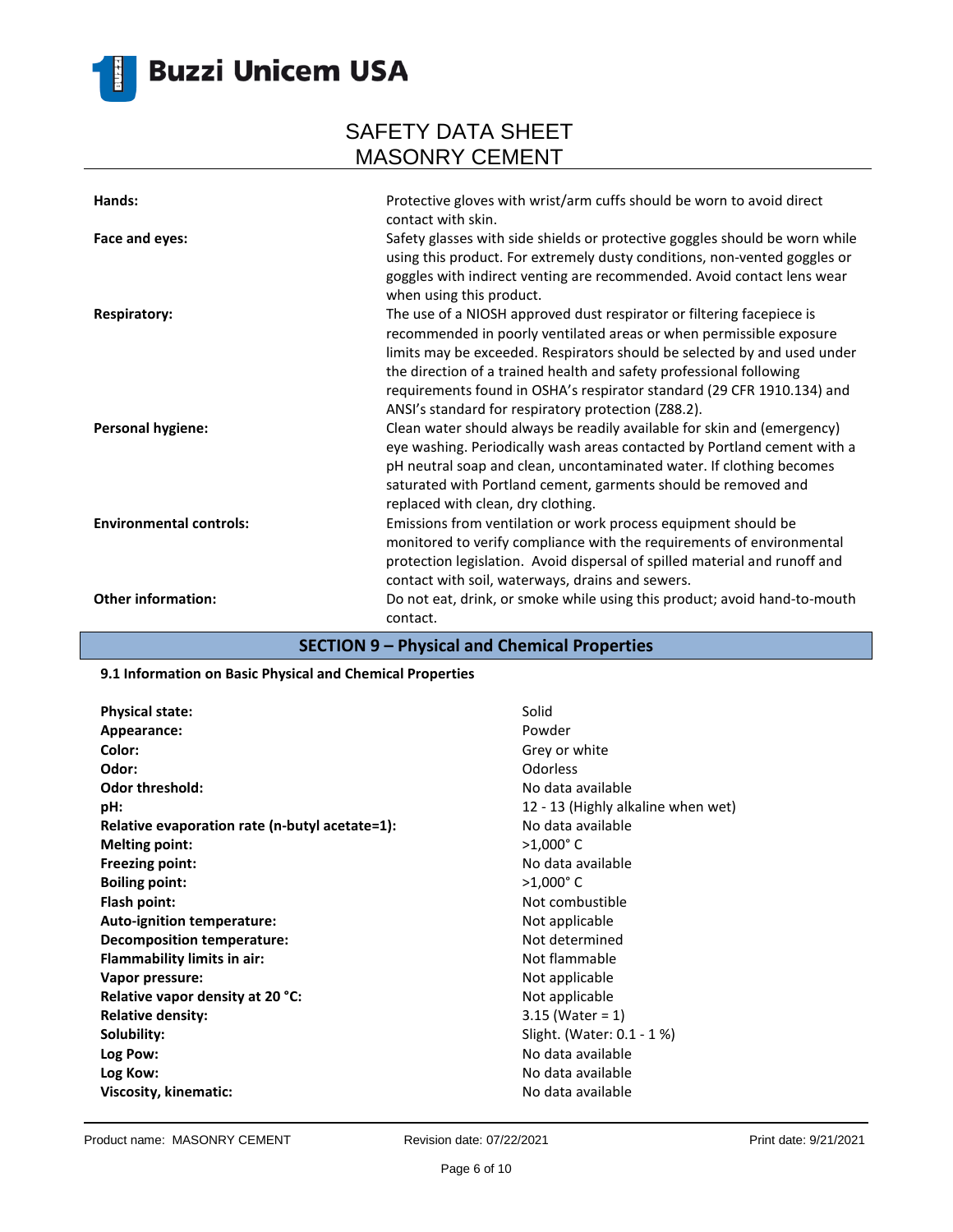

| Viscosity, dynamic:                     | No data available                                                                                                                                                                                                                                                                                                                                                                                                                                                                                                                                                            |  |
|-----------------------------------------|------------------------------------------------------------------------------------------------------------------------------------------------------------------------------------------------------------------------------------------------------------------------------------------------------------------------------------------------------------------------------------------------------------------------------------------------------------------------------------------------------------------------------------------------------------------------------|--|
| <b>Explosive properties:</b>            | No data available                                                                                                                                                                                                                                                                                                                                                                                                                                                                                                                                                            |  |
| <b>Oxidizing properties:</b>            | No data available                                                                                                                                                                                                                                                                                                                                                                                                                                                                                                                                                            |  |
| <b>Explosive limits:</b>                | No data available                                                                                                                                                                                                                                                                                                                                                                                                                                                                                                                                                            |  |
| 9.2 Other Information                   | No other information available.                                                                                                                                                                                                                                                                                                                                                                                                                                                                                                                                              |  |
| SECTION 10 - Stability and Reactivity   |                                                                                                                                                                                                                                                                                                                                                                                                                                                                                                                                                                              |  |
| 10.1 Reactivity                         | This product reacts slowly with water to form hardened hydrated<br>compounds, releasing heat and producing a strong alkali solution.                                                                                                                                                                                                                                                                                                                                                                                                                                         |  |
| 10.2 Chemical Stability                 | Product is stable under proper storage conditions. Keep dry while in<br>storage.                                                                                                                                                                                                                                                                                                                                                                                                                                                                                             |  |
| 10.3 Possibility of Hazardous Reactions | No dangerous reactions are known under conditions of normal use. Do<br>not mix with other chemical products.                                                                                                                                                                                                                                                                                                                                                                                                                                                                 |  |
| <b>10.4 Conditions to Avoid</b>         | This product is incompatible with the following materials: oxidizing<br>materials, acids, aluminum and ammonium salt. Masonry cement is highly<br>alkaline and will react with acids to produce a violent, heat-generating<br>reaction. Toxic gases or vapors may be given off depending on the acid<br>involved. Reacts with acids, aluminum metals and ammonium salts.                                                                                                                                                                                                     |  |
| 10.5 Incompatible Materials             | Aluminum powder and other alkali and alkaline earth elements will react<br>in wet mortar or concrete, liberating hydrogen gas. Limestone ignites on<br>contact with fluorine and is incompatible with acids, alum, ammonium<br>salts, and magnesium. Silica reacts violently with powerful oxidizing<br>agents such as fluorine, boron trifluoride, chlorine trifluoride, manganese<br>trifluoride, and oxygen difluoride yielding possible fire and/or explosions.<br>Silicates dissolve readily in hydrofluoric acid producing a corrosive gas -<br>silicon tetrafluoride. |  |

**10.6 Hazardous Decomposition Products** None known

### **SECTION 11 – Toxicological Information**

### **11.1 Information on toxicological effects**

Masonry cement is a mixture of materials consisting of Portland cement, limestone, and other additives.

| <b>Acute toxicity:</b>             | Not classified.                                                             |
|------------------------------------|-----------------------------------------------------------------------------|
| LD50/LC50 data:                    | Not classified.                                                             |
| Skin corrosion/irritation:         | Causes irritation or chemical burns if exposed to moisture on skin.         |
| Critical eye damage/irritation:    | Causes serious eye injury due to chemical burns or mechanical irritation.   |
| Respiratory or skin sensitization: | Not reported/no data available.                                             |
| Germ cell mutagenicity:            | Not reported/no data available.                                             |
| Teratogenicity:                    | Not reported/no data available.                                             |
| Carcinogenicity:                   | Material contains trace amounts of crystalline silica, which may cause lung |
|                                    | cancer through repeated or prolonged exposure to dust.                      |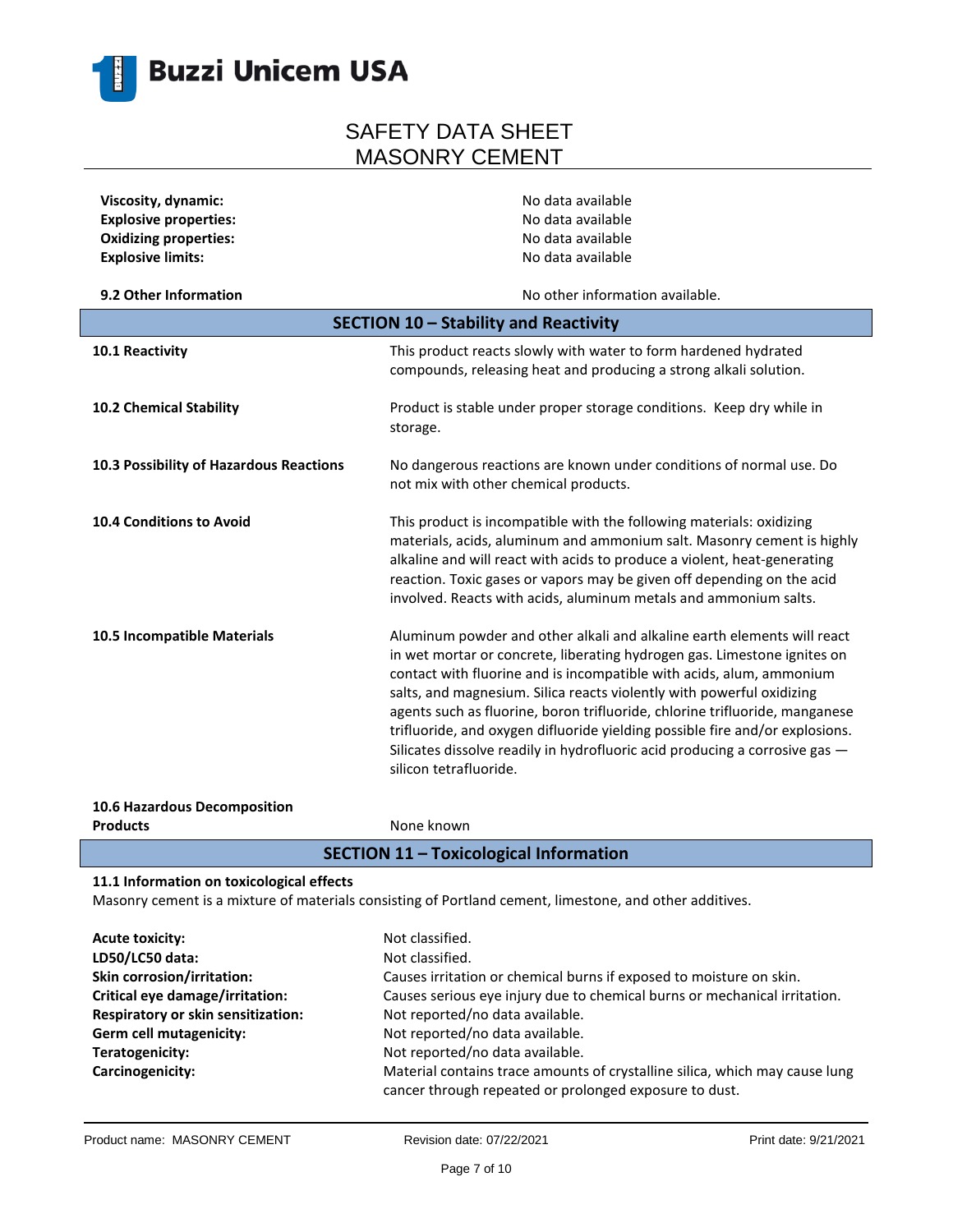

| Specific target organ toxicity<br>(Single exp.):<br>Specific target organ toxicity | May cause respiratory irritation.                                                                 |
|------------------------------------------------------------------------------------|---------------------------------------------------------------------------------------------------|
| (Repeated exp.):                                                                   | May cause damage to lungs through repeated or prolonged exposure.                                 |
| <b>Reproductive toxicity:</b>                                                      | Not reported/no data available.                                                                   |
| <b>Aspiration respiratory hazard:</b>                                              | Not reported/no data available.                                                                   |
| <b>Symptoms: Eye contact:</b>                                                      | Redness and itching. Extended contact may lead to corneal<br>abrasion/ulceration.                 |
| <b>Symptoms: Skin contact:</b>                                                     | Redness and itching. Extended contact may lead to chemical burns.                                 |
| <b>Symptoms: Inhalation:</b>                                                       | Coughing, sneezing, mucous discharge and dyspnea. Extended contact may<br>lead to chemical burns. |
| <b>Symptoms: Ingestion:</b>                                                        | Irritation and chemical burns of mouth and throat.                                                |
| Other toxicological information:                                                   | No additional data available.                                                                     |

| <b>Toxicity</b>                 | <b>Carc: IARC</b> | <b>Carc: NTP</b> | <b>Carc: OSHA</b> |
|---------------------------------|-------------------|------------------|-------------------|
| No data                         | Not listed        | Not listed       | Not listed        |
| Oral LD50 Rat 500 mg/kg         | Not listed        | Not listed       | Not listed        |
|                                 | Not listed        | Not listed       | Not listed        |
| Oral LD50 Rat 810 mg/kg         |                   |                  |                   |
| Oral LD50 Rat >2000 mg/kg       | Not listed        | Not listed       | Not listed        |
| Oral LD50 Rat >22,500 mg/kg     | Group 1           | Known            | Not listed        |
| LC50 Carp >10,000 mg/L (72 hr.) |                   |                  |                   |
|                                 | Not listed        | Not listed       | Not listed        |
|                                 |                   |                  |                   |

| SECTION 12 - Ecological Information              |                                                                                                                                                                                                                                                                                                                                                                                                                                                                                                                                                                                                                                                                                                                                                                            |
|--------------------------------------------------|----------------------------------------------------------------------------------------------------------------------------------------------------------------------------------------------------------------------------------------------------------------------------------------------------------------------------------------------------------------------------------------------------------------------------------------------------------------------------------------------------------------------------------------------------------------------------------------------------------------------------------------------------------------------------------------------------------------------------------------------------------------------------|
| 12.1 General ecotoxicity:                        | Not classified.                                                                                                                                                                                                                                                                                                                                                                                                                                                                                                                                                                                                                                                                                                                                                            |
| 12.2 Persistence and<br><b>Biodegradability:</b> | No data available.                                                                                                                                                                                                                                                                                                                                                                                                                                                                                                                                                                                                                                                                                                                                                         |
| 12.3 Bioaccumulation potential:                  | No data available.                                                                                                                                                                                                                                                                                                                                                                                                                                                                                                                                                                                                                                                                                                                                                         |
| 12.4 Mobility in soil to groundwater:            | No data available.<br>Avoid release to the environment. Prevent material from entering sewers,                                                                                                                                                                                                                                                                                                                                                                                                                                                                                                                                                                                                                                                                             |
| 12.5 Other adverse effects:                      | drains, ditches or waterways.                                                                                                                                                                                                                                                                                                                                                                                                                                                                                                                                                                                                                                                                                                                                              |
|                                                  | <b>SECTION 13 - Disposal Considerations</b>                                                                                                                                                                                                                                                                                                                                                                                                                                                                                                                                                                                                                                                                                                                                |
| 13.1 Waste treatment methods                     |                                                                                                                                                                                                                                                                                                                                                                                                                                                                                                                                                                                                                                                                                                                                                                            |
| Waste disposal recommendations:                  | The generation of waste should be avoided or minimized wherever<br>possible. Disposal of this product, solutions and any by-products should<br>comply with the requirements of environmental protection and waste<br>disposal legislation and any regional local authority requirements. Dispose<br>of surplus and non-recyclable products via a licensed waste disposal<br>contractor. Untreated waste should not be released to the sewer unless<br>fully compliant with the requirements of all authorities with jurisdiction.<br>Waste packaging should be recycled. Incineration or landfill should only be<br>considered when recycling is not feasible. This material and its container<br>must be disposed of in a safe manner. Care should be taken when handling |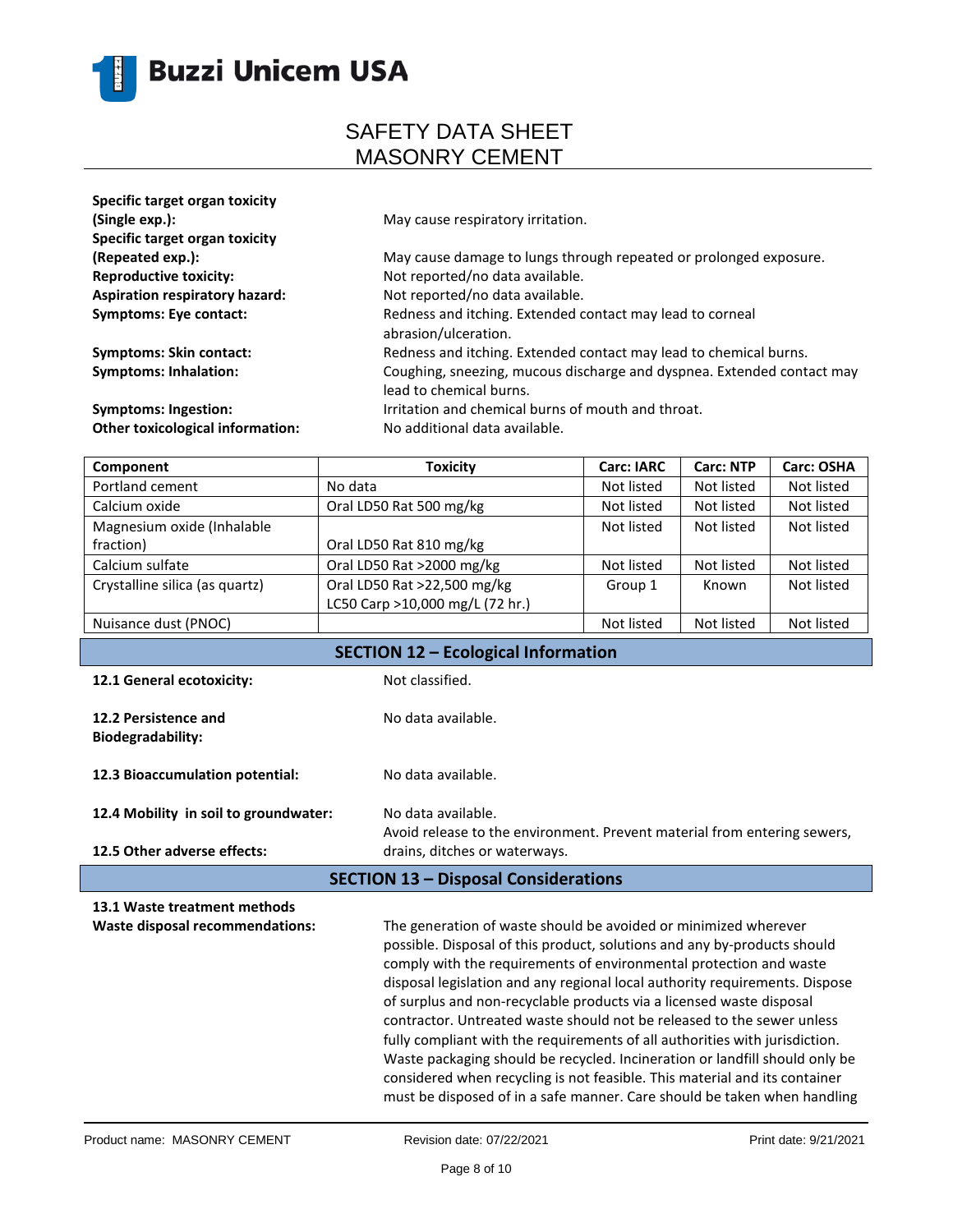

| <b>Additional information:</b><br>Ecology - waste materials:                                                                                                                           | empty containers that have not been cleaned or rinsed out. Empty<br>containers or liners may retain some product residues.<br>Avoid creating or breathing dust during disposal. Avoid contact with skin<br>and eyes.<br>Avoid release to the environment. Prevent material from entering sewers,                                                                                                                                                                                                                                                                                                                 |
|----------------------------------------------------------------------------------------------------------------------------------------------------------------------------------------|------------------------------------------------------------------------------------------------------------------------------------------------------------------------------------------------------------------------------------------------------------------------------------------------------------------------------------------------------------------------------------------------------------------------------------------------------------------------------------------------------------------------------------------------------------------------------------------------------------------|
|                                                                                                                                                                                        | drains, ditches or waterways                                                                                                                                                                                                                                                                                                                                                                                                                                                                                                                                                                                     |
|                                                                                                                                                                                        | <b>SECTION 14 - Transport Information</b>                                                                                                                                                                                                                                                                                                                                                                                                                                                                                                                                                                        |
| <b>UN</b> number:<br>Proper UN shipping name:<br><b>Transport hazard class:</b><br>Packing group number:<br>Environmental hazard/IMDG code:<br><b>Special guidance or precautions:</b> | Not regulated.<br>Not applicable.<br>Not applicable.<br>Not applicable.<br>Not available.<br>Transport product in sealed containers. Avoid creating dust. Avoid release<br>to the environment. Ensure that persons transporting the product know<br>what to do in the event of an accidental release or spillage.                                                                                                                                                                                                                                                                                                |
| <b>SECTION 15 - Regulatory Information</b>                                                                                                                                             |                                                                                                                                                                                                                                                                                                                                                                                                                                                                                                                                                                                                                  |
| <b>U.S. Federal regulations:</b>                                                                                                                                                       | This product contains one or more chemical components or ingredients<br>that may require identification and/or reporting under SARA Section 302,<br>SARA Section 311/312/313, CERCLA and/or TSCA. An examination of the<br>components of this product should be conducted by a qualified<br>environmental professional to determine if such identification or reporting<br>is required by federal law.<br>Components: Portland cement, Silica (Crystalline), Iron oxide.                                                                                                                                         |
| <b>State regulations:</b>                                                                                                                                                              | This product contains one or more chemical components or ingredients<br>that are included or listed on the hazardous substances lists for one or<br>more of the following states: California, Maine, Massachusetts, Minnesota,<br>New Jersey, Pennsylvania and Rhode Island. An examination of the<br>components of this product should be conducted by a qualified<br>environmental or safety and health professional to determine the specific<br>requirements for those states.<br>Components: Portland cement, Limestone (calcium carbonate),<br>Gypsum (calcium sulfate), Silica (Crystalline), Iron oxide. |
| <b>California Proposition 65:</b>                                                                                                                                                      | WARNING! This product contains crystalline silica and chemicals<br>(trace metals) known to the State of California to cause cancer, birth<br>defects or other reproductive harm. California law requires the above<br>warning in the absence of definitive testing to prove the defined risks do<br>not exist.                                                                                                                                                                                                                                                                                                   |
|                                                                                                                                                                                        | <b>SECTION 16 - Other Information</b>                                                                                                                                                                                                                                                                                                                                                                                                                                                                                                                                                                            |
| <b>History</b><br><b>Last Revised:</b>                                                                                                                                                 | 22 July 2021                                                                                                                                                                                                                                                                                                                                                                                                                                                                                                                                                                                                     |
| <b>Previous versions:</b>                                                                                                                                                              | 1 June 2018<br>1 June 2015                                                                                                                                                                                                                                                                                                                                                                                                                                                                                                                                                                                       |